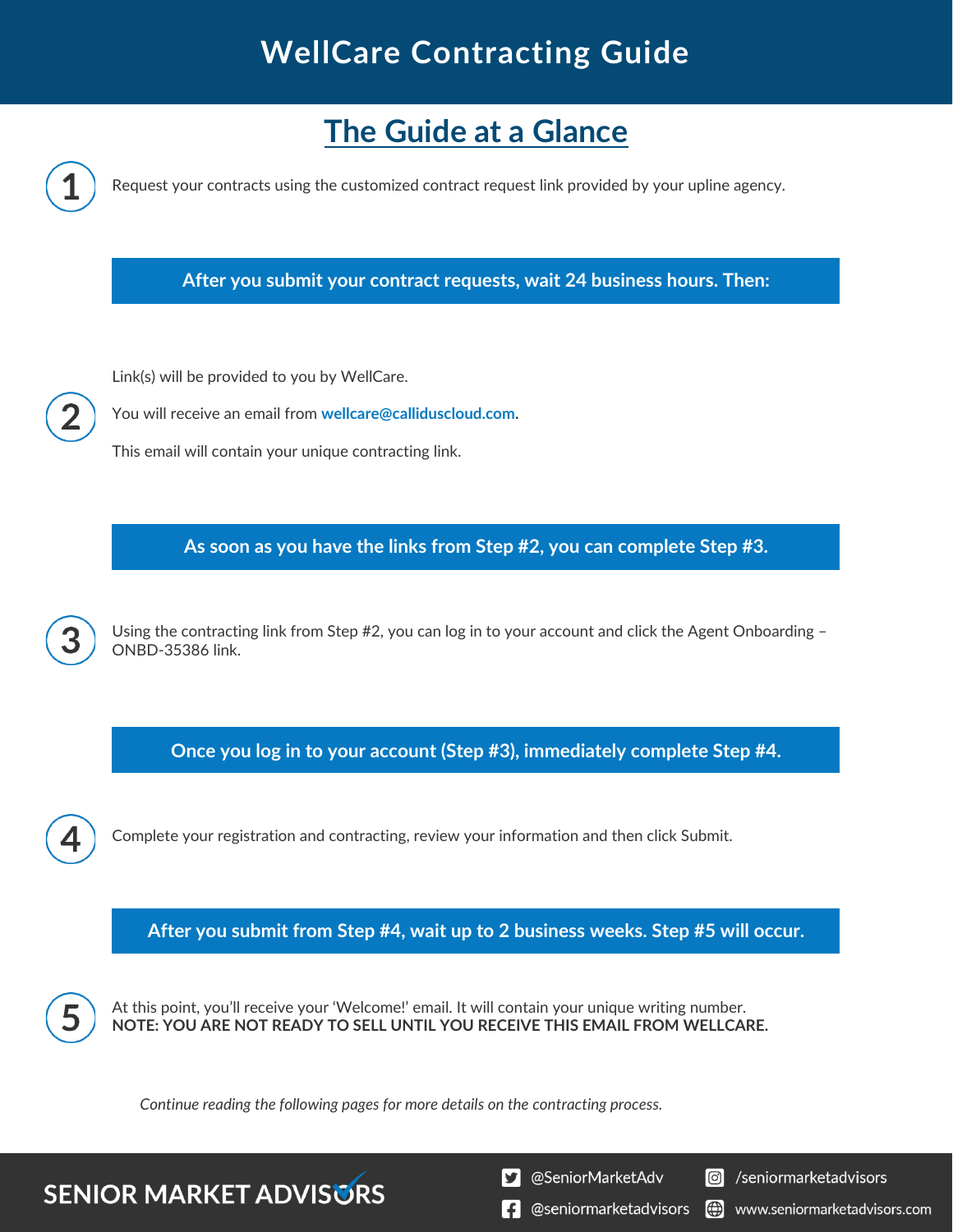The email address that the WellCare contracting link will be coming from is below.

#### **From: [wellcare@calliduscloud.com](mailto:wellcare@calliduscloud.com) Subject:** Onboarding Invitation



**NOTE: The contracting link and credentials are unique to you and will be different than the example above.**

| Click on the contracting link and enter the login<br>credentials provided in the email and click submit. | Home                                        |
|----------------------------------------------------------------------------------------------------------|---------------------------------------------|
| You will then be prompted to change your password.<br>Choose "Change Password".                          | AGE Agent360                                |
|                                                                                                          | <b>ManualMassTransactions</b><br><b>INV</b> |
| You will then be directed to the home page.                                                              | <b>Find Cases</b>                           |

In the "**Open cases assigned to me**" section, under the Case Key, Click the "**Agent Onboarding – ONBD-35386**" link.

**SENIOR MARKET ADVISORS** 

**D** @SeniorMarketAdv

Seniormarketadvisors

**f** @seniormarketadvisors (.) www.seniormarketadvisors.com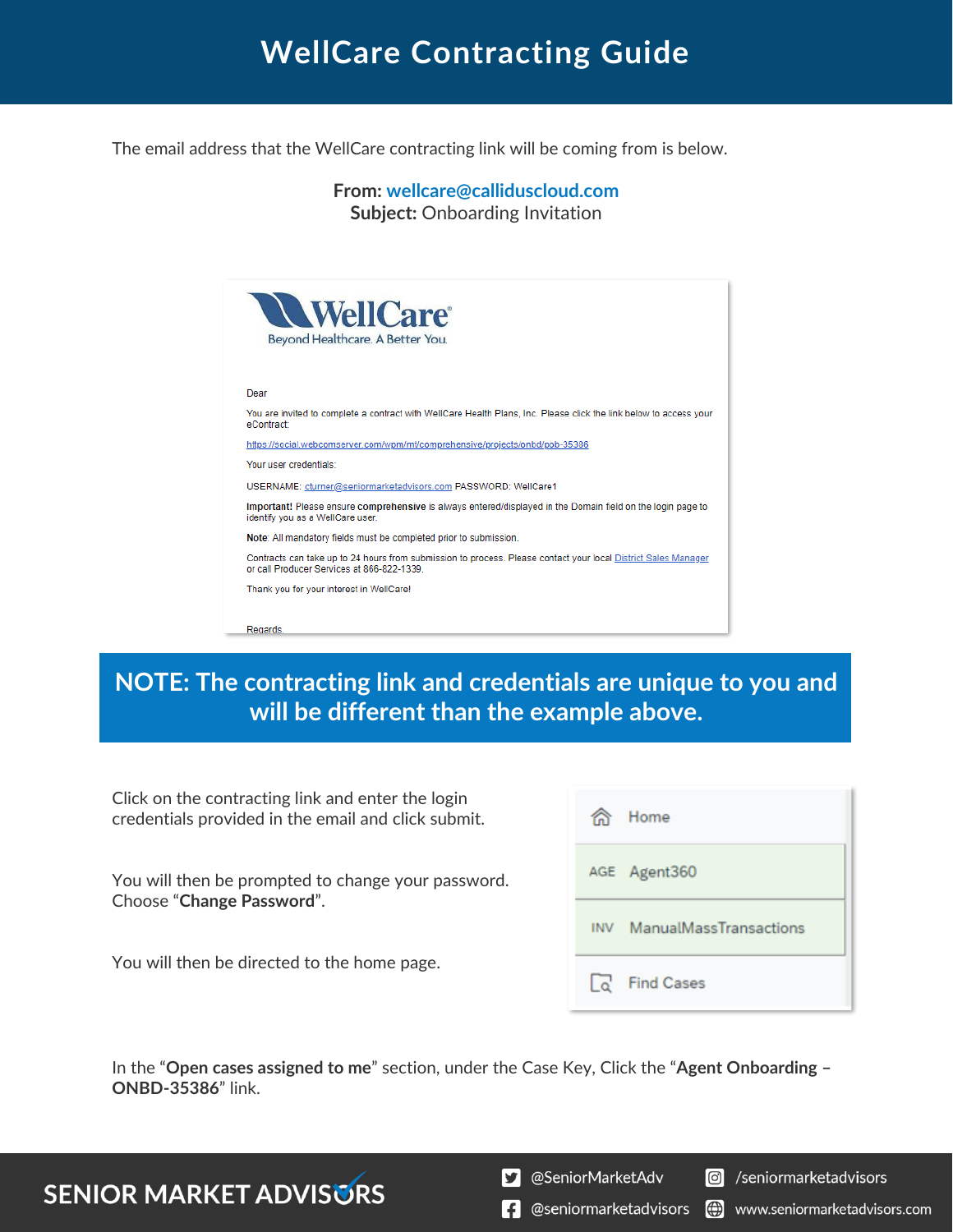

Fill out the Agent/Company Validation and click "**Validate NPN**".

| Agent/Company Validation                                                                                                                                 |           |              |  |  |  |  |
|----------------------------------------------------------------------------------------------------------------------------------------------------------|-----------|--------------|--|--|--|--|
| Please enter your SSN and Last Name below in order to retrieve your National Producer Number (NPN) from the National Insurance Producer Registry (NIPR). |           |              |  |  |  |  |
| Are you contracting as a company? $\qquad \qquad$ Yes                                                                                                    |           |              |  |  |  |  |
| First Name: *                                                                                                                                            | John      |              |  |  |  |  |
| Last Name: *                                                                                                                                             | Smith     |              |  |  |  |  |
| SSN: *                                                                                                                                                   | 123456789 |              |  |  |  |  |
|                                                                                                                                                          |           | Validate NPN |  |  |  |  |

Confirm the Agent Result shows your name, SSN, and NPN correctly. Then click "**Submit**".

| ⊗<br><b>Agent Result</b>                                                                                                                             |                   |                                                                                    |        |
|------------------------------------------------------------------------------------------------------------------------------------------------------|-------------------|------------------------------------------------------------------------------------|--------|
| Name                                                                                                                                                 | <b>SSN/Tax ID</b> | <b>NPN</b>                                                                         |        |
| Agent Name                                                                                                                                           | 123456789         | 12345678                                                                           |        |
| 1 total rows, displaying from 1 to 1                                                                                                                 |                   |                                                                                    |        |
| Click Abort to cancel your onboarding<br>process. Please note that you must be<br>certified to be able to conduct business<br>on behalf of WellCare. | <b>Abort</b>      | Once all required<br>information has been<br>entered, click Submit to<br>continue. | Submit |

Fill out the Interview Questionnaire and click "**Next**".

Review and E-Sign the Contract document and click "**Next**".

**NOTE: To view the contract, click the blue contract link.**

### **SENIOR MARKET ADVISURS**

S @SeniorMarketAdv

Seniormarketadvisors

**f** @seniormarketadvisors www.seniormarketadvisors.com